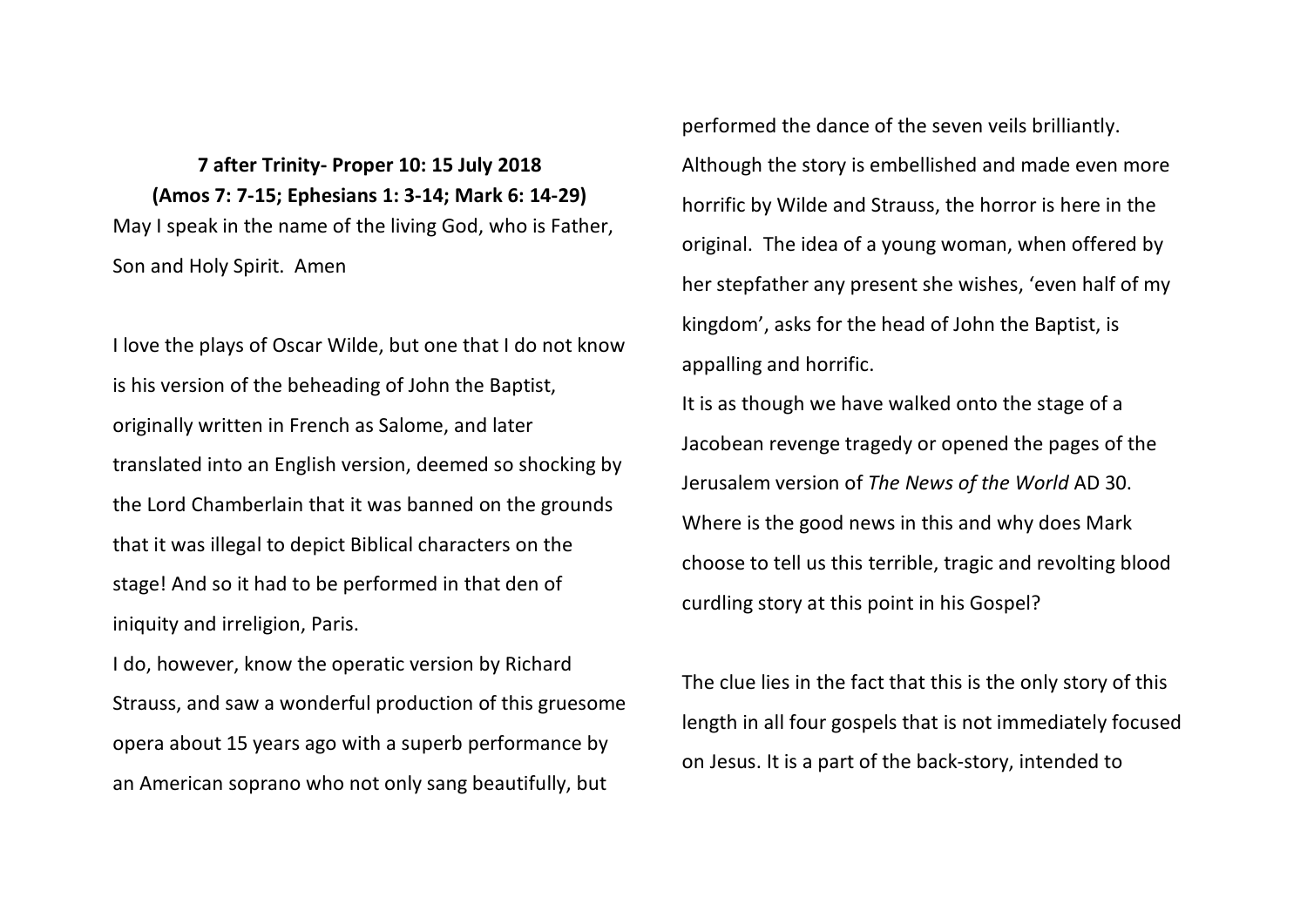illustrate something about Jesus, but from the wings. This is Mark's understanding of John as the forerunner of Jesus. While Jesus will be judged by Pilate, the Roman master, here it is Herod - the puppet king - who acts as judge, and does so without any attempt at a trial. The Gospels each treat John the Baptist and his connection with Jesus in a different way. While Luke establishes their connection through parallel accounts of their conception and birth, Mark dates the beginning of Jesus's public ministry from the arrest of John and makes John the forerunner of Jesus in his death.

In the stories of both John and Jesus, a weak political leader allows himself to be trapped into condemning an innocent man into a violent and undignified death, in spite of the truth he himself recognises explicitly.

While Herod is described as being 'deeply grieved' at the request for John the Baptist to be beheaded, he does not have the courage to refuse Salome's request, and Mark tells us that he acts 'out of regard for his oaths and for the guests'. Mark certainly gives us a feel for his weakness as a leader. Would any good and strong leader ever use such a lame excuse for such a horrific and unjustified act? In much the same way, at Jesus's trial, Mark describes Pilate as responding lamely to the baying crowd, seeking to crucify him: 'Why, what has he done?', and then feebly accepting their judgement because he is described as 'wishing to satisfy the crowd'. Doing the wrong thing in order to curry favour with others has been a besting sin of leaders and politicians down the ages. Just before the story of John's beheading begins, we are told by Mark: 'The Pharisees went out and immediately held counsel with the Herodians against him, how to